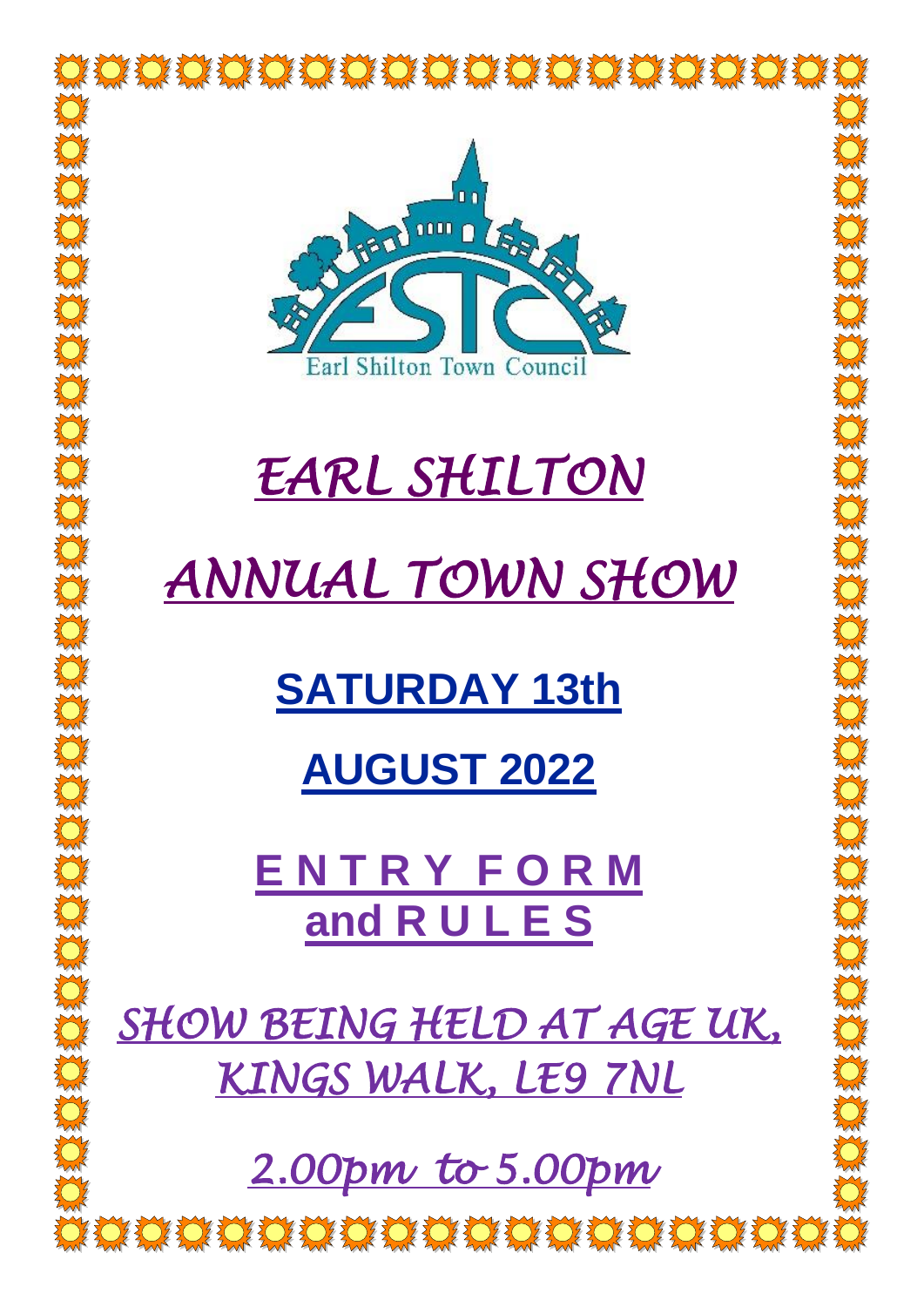### **EARL SHILTON TOWN SHOW 2022**

### **\*\* R U L E S \*\***

- $\checkmark$  Only residents, group members or employees within Earl Shilton, Barwell and Elmesthorpe are eligible to enter.
- $\checkmark$  Entry fee 20p per entry (children's classes free).
- ✓ Maximum of two entries per class but enter as many classes as you wish.
- $\checkmark$  Entry forms to be preferably received no later than noon **Friday 12th August 2022** (by post, email or person to address below).
- $\checkmark$  Exhibits not previously entered may not be accepted on the day.
- $\checkmark$  Craft entries must not have been exhibited previously.
- ✓ *Exhibit entries to be submitted and staged between 10.00 am and 12.00 noon on the day (no earlier or later please)*
- ✓ Judging to take place from *12.00 noon to 2.00pm.*
- $\checkmark$  Judges decisions are final.
- ✓ Free public viewing between *2.00pm and 4.00pm.*
- ✓ No exhibits or prize cards to be removed before *4.00pm.*
- ✓ Prizes may be collected between *4pm and 4.30pm.*
- ✓ Any exhibits not removed by *4.30pm* may be bought for a donation to charity.
- $\checkmark$  Exhibitors to provide own ceramics, vases and staging equipment at own risk.

#### *Mark Jackson*

Town Clerk Earl Shilton Town Council The Library, Wood St Earl Shilton LE9 7NE

**Tel:** 01455 843386 **E-mail**: officeasst@earlshiltontc.org.uk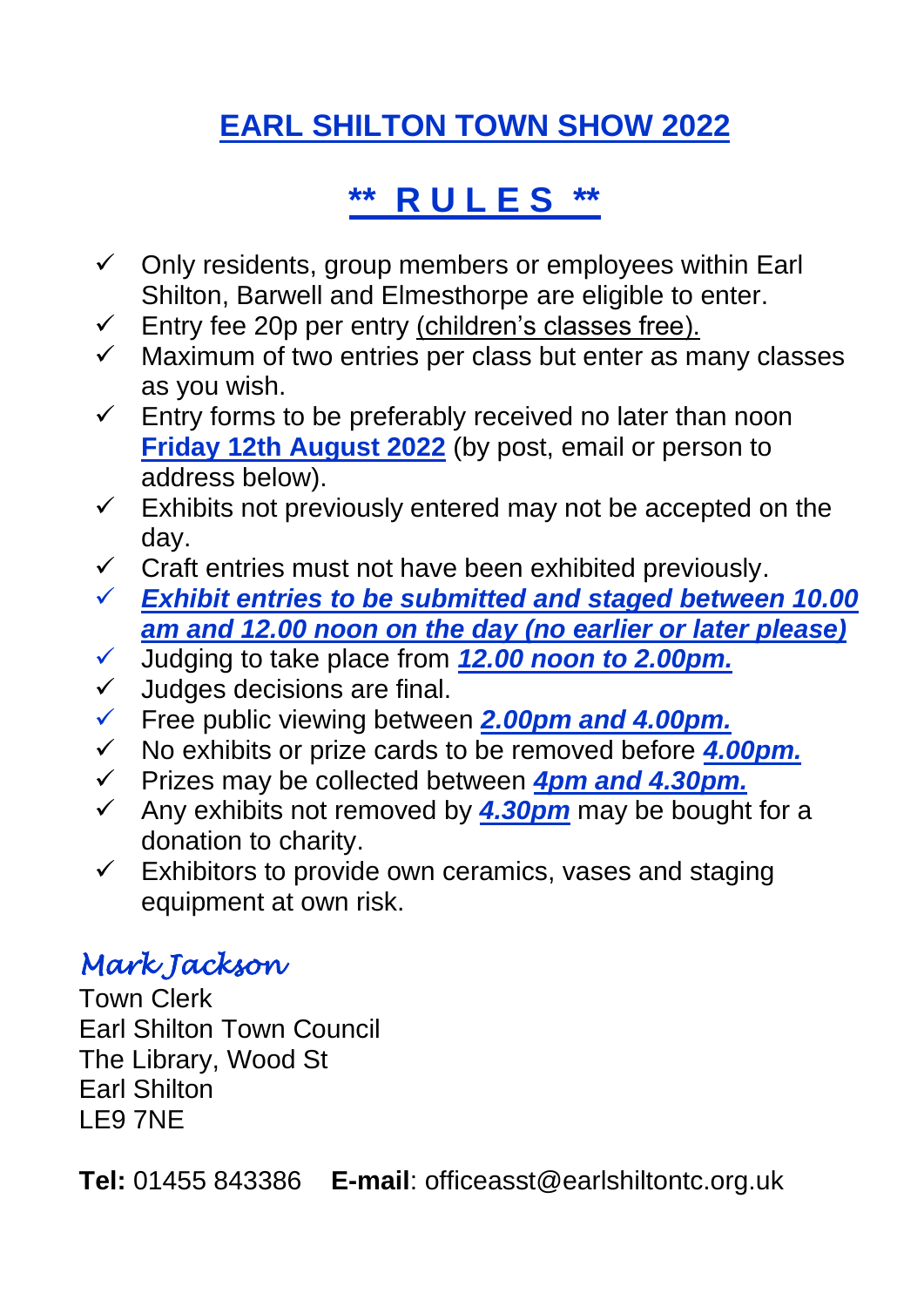#### **PRIZES FOR EACH CLASS**

**1 st - £3.00 2 nd - £2.00 3 rd - £1.00**

#### **VEGETABLES**

- **1.** 3 Onions (dressed)\*
- **2.** 3 Runner beans
- **3.** Runner bean (longest)
- **4.** 3 Carrots
- **5.** 3 Peppers or Chillies
- **6.** 3 Beetroots\*\*
- **7.** 4 Potatoes (white)
- **8.** 4 Potatoes (coloured)
- **9.** Heaviest Potato
- **10.** 5 Tomatoes
- **11.** A pair of Courgettes
- **12.** A pair of Marrows
- **13.** A pair of Cucumbers
- **14.** Any pair of vegetables not listed
- **15.** 5-a-day arrangement of different vegetables or fruit (grown)

All vegetables to be judged on uniformity unless stated.

\*'Dressed' – roots cut back to basal plate, tops tied with raffia or string, stage on dry sand

\*\*Beetroot - 3" tops to be left on beetroot.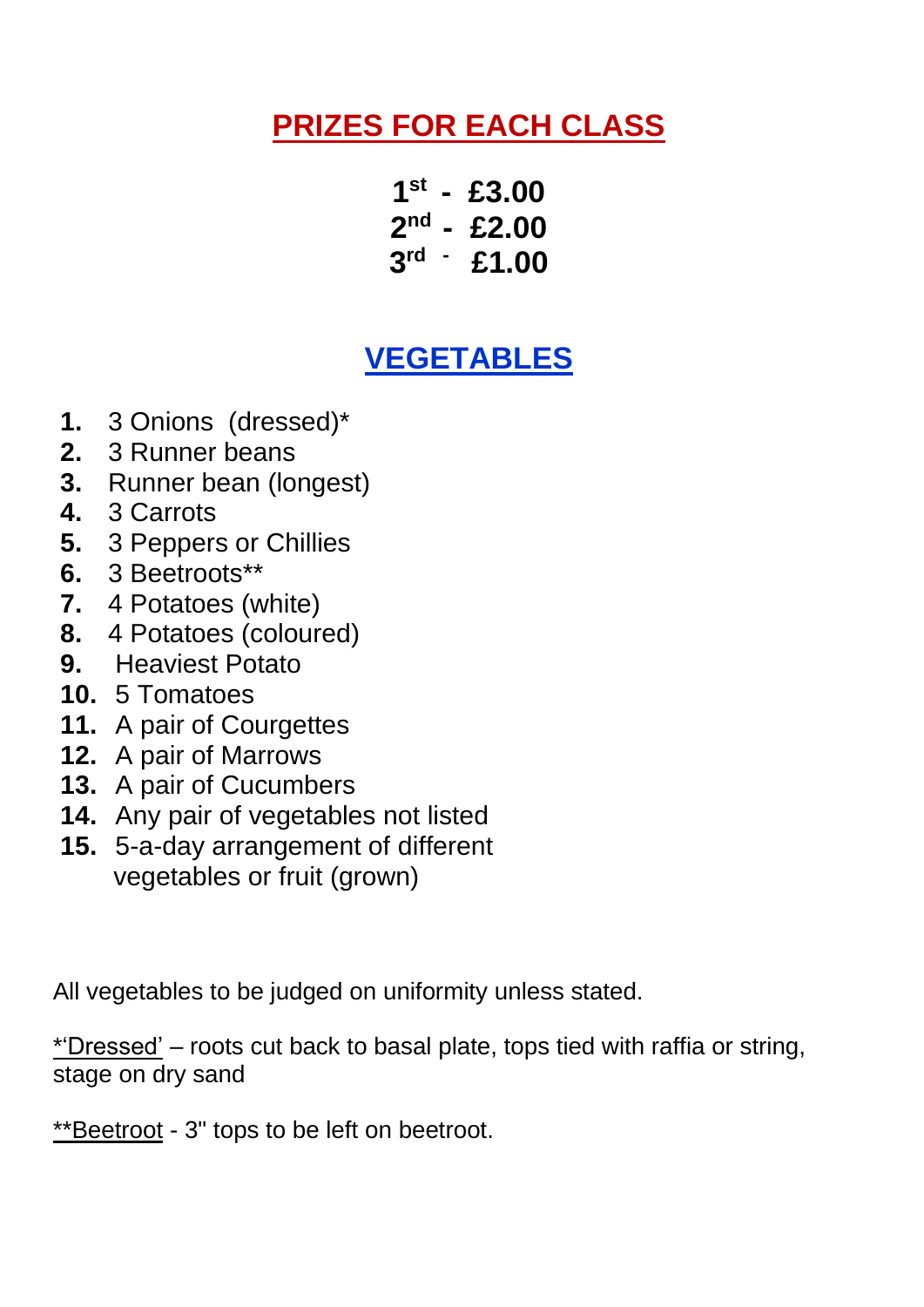#### **FLOWERS**

- **16.** 3 Dahlias
- **17.** Vase of own-grown flowers
- **18.** Single Rose
- **19.** Arrangement of flowers in an unusual container
- **20.** A vase of herbs

#### **HOME PRODUCE**

- **21.** Victoria sandwich *(use recipe enclosed)*
- **22.** Fruit cake
- **23.** Chocolate sponge cake
- **24.** Lemon drizzle cake
- **25.** 5 Fruit scones
- **26.** Flapjack
- **27.** Homemade bread (rolls or loaf)
- **28.** Jar of fruit jam / jelly
- **29.** Jar of chutney

### **CRAFT SECTION**

- **30.** A hand-knitted item
- **31.** A hand-crochet item
- **32.** A felt item
- **33.** A hand cross-stitched item
- **34.** A homemade soft toy
- **35.** An item of paper-craft
- **36.** A handmade item of jewellery
- **37.** Photo of Earl Shilton
- **38.** A painting
- **39.** Something new from old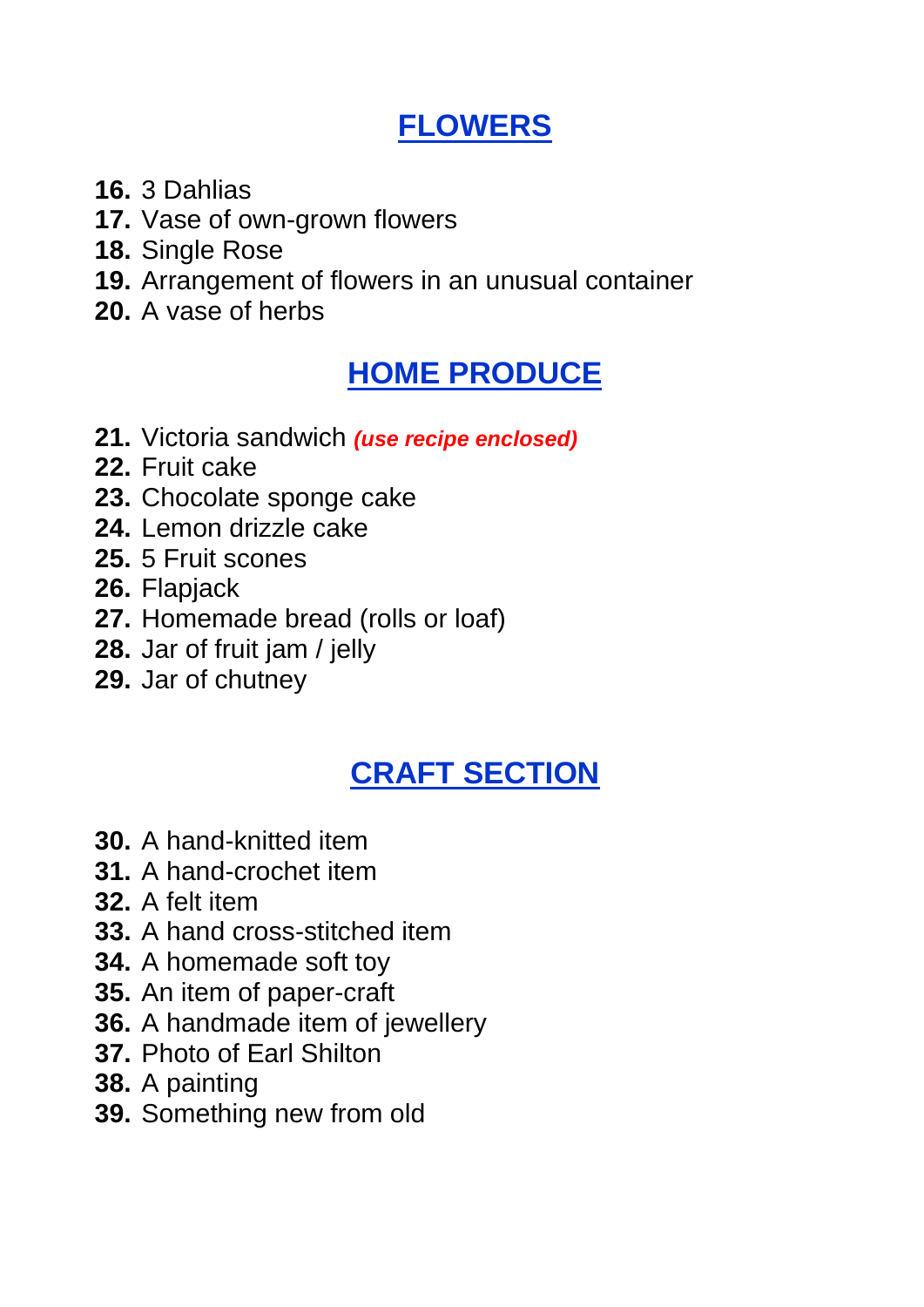#### **CHILDREN'S SECTION**

#### *All Children's classes are FREE to enter*

#### *6 years and under*

- **40.** A playdough/plasticine model
- **41.** 5 biscuits decorated
- **42.** An animal made from fruit/veg
- **43.** A jam jar of flowers grown in your garden
- **44.** A drawing or painting of your favourite cartoon character

#### *7 years and over*

- **45.** A lego model (Max. A4 base)
- **46.** 5 homemade cup-cakes decorated
- **47.** A jam jar of flowers grown in your garden
- **48.** A drawing or painting of your favourite cartoon character
- **49.** A '*Platinum Jubilee'* design.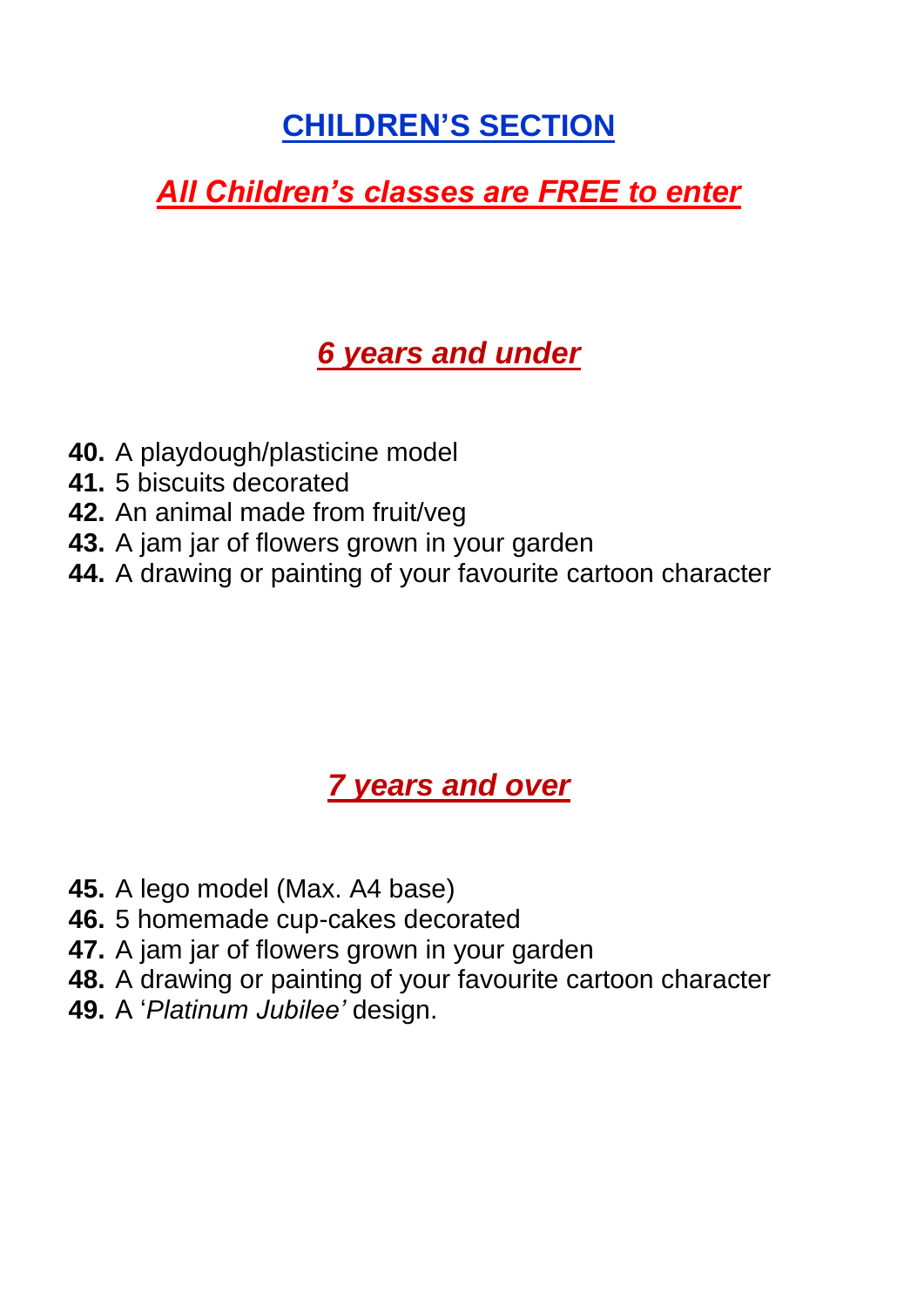## *RECIPE FOR VICTORIA SANDWICH*

**ngredients**<br> **Example 1000 butter**. so<br> **Properly** 2000 butter. so 2 tbsp milk

200g caster sugar at 100g butter, softened<br>200g softened butter 140g icing sugar, sifte 200g softened butter  $140g$  icing sugar, sifted 4 eggs beaten Drop vanilla extract (op **Drop vanilla extract (optional)** 200g self-raising flour Half 340g jar strawberry jam 1 tsp baking powder Icing sugar to decorate

#### **Method**

- 1. Heat oven to 190  $\frac{C}{F}$ an 170  $\frac{C}{Ga}$ s 5. Butter two sandwich tins and line with non-stick baking paper.
- 2. In a large bowl beat 200g caster sugar, 200g softened butter, 4 beaten eggs, 200g self-raising flour, 1 tsp baking powder and 2 tbsp milk together till you have a smooth soft batter.
- 3. Divide the mixture between the tins, smooth the surface with a spatula or the back of a spoon.
- 4. Bake for about 20 mins until golden and the cake springs back when pressed.
- 5. Turn onto a cooling rack and leave to cool completely.
- 6. *To make the filling* beat the 100g softened butter until smooth and creamy, then gradually beat in 140g sifted icing sugar and a drop of vanilla extract (if being used)
- 7. Spread the buttercream over the bottom of one of the sponges. Top it with strawberry jam and sandwich the second sponge on top.
- 8. Dust with a little icing sugar before serving.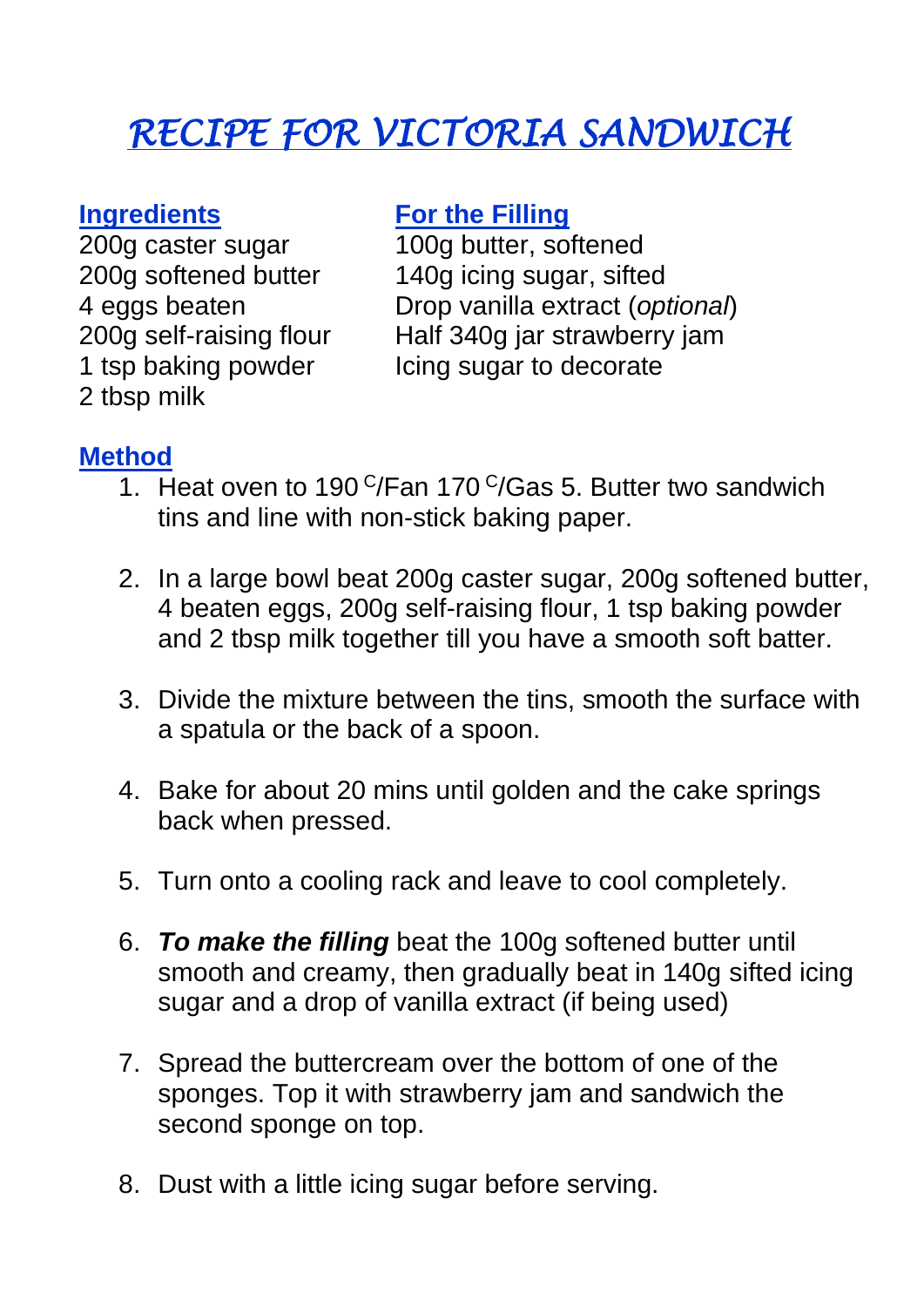| <b>Class</b><br><b>Number</b> | No. of<br>entries at<br>20p | <b>Total</b> |
|-------------------------------|-----------------------------|--------------|
|                               |                             |              |
|                               |                             |              |
|                               |                             |              |
|                               |                             |              |
|                               |                             |              |
|                               |                             |              |
|                               |                             |              |
|                               |                             |              |
|                               |                             |              |
|                               |                             |              |
|                               |                             |              |
|                               |                             |              |
|                               |                             |              |
|                               |                             |              |
|                               |                             |              |
|                               |                             |              |
|                               |                             |              |
|                               |                             |              |
|                               |                             |              |